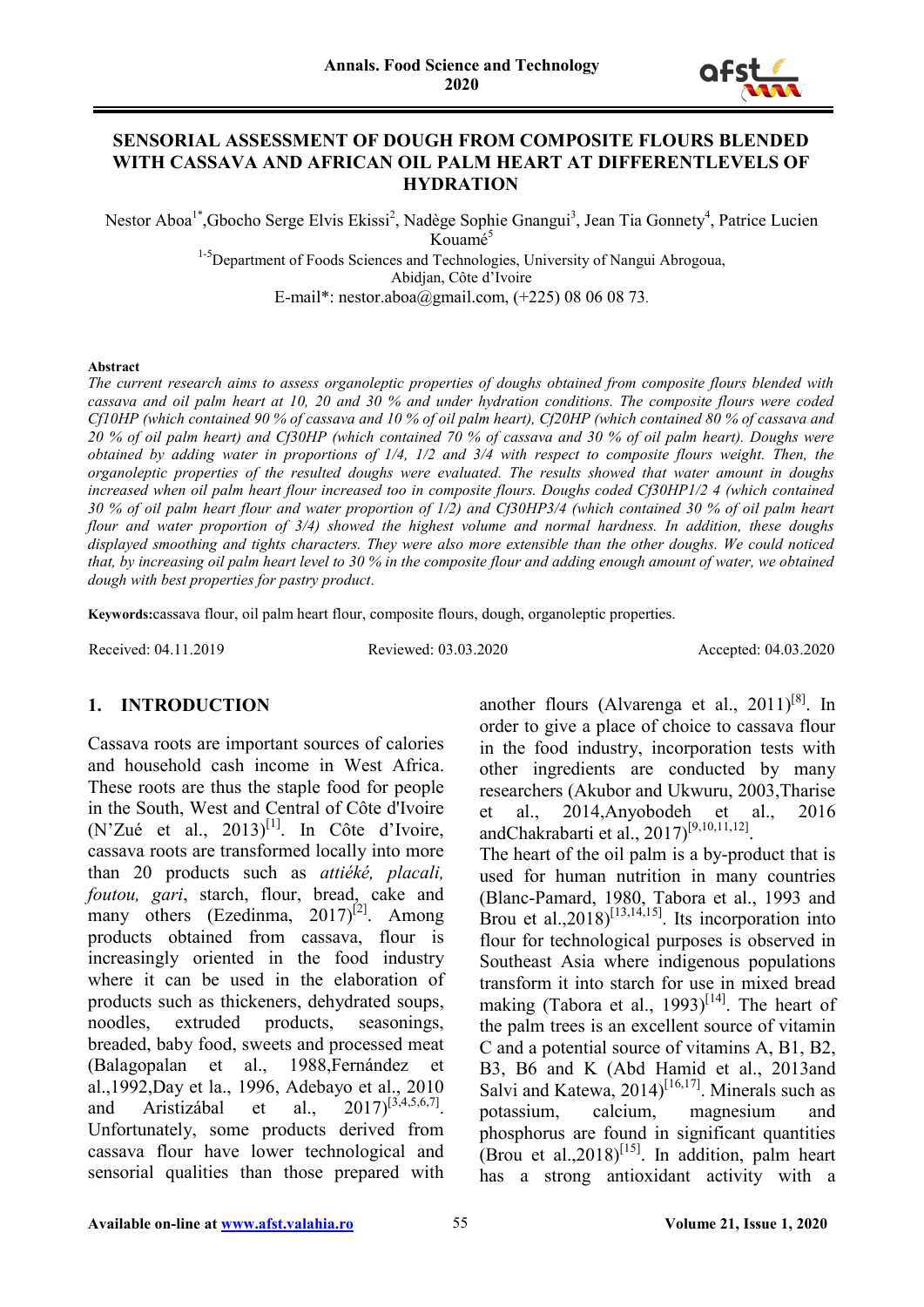

predominance of polyphenols and flavonoids (Trabzuni et al.,  $2014$ )<sup>[18]</sup>. Otherwise, oil palm heart is moderately rich in protein  $(10.7\pm0.66 13.12\pm0.69$  % in dry weight) according to Brou et al.  $(2018)^{[15]}$  and all essential amino acids are present in the heart of the palms (Tabora et al.,  $1993$ <sup>[14]</sup>. Hearts of palm are also excellent source of dietary fiber (Trabzuni et al.,  $2014)^{[18]}$ .

This study aimed to provide information about the behaviour of doughs in order to promote the use of composite flours obtained from cassava and oil palm heart in food industries.

# **2. MATERIAL AND METHODS**

The material used in this study was consisted of composite flours blended with cassava and oil palm heart. The heart of African oil palm (Elaeïsguineensis Jacq.) were isolated from the crown of the 20 years old palm stipes. Then, cassava tuberous roots (ManhiotesculentaCRANTZ), including the sweet variety "Bonoua 2" were purchased on the local market of Abidjan (Côte d'Ivoire). These raw materials were transformed into powder by the Laboratory of Biocatalysis and Bioprocesses of the Nangui Abrogoua University (Abidjan / Côte d'Ivoire).The codes of the composite flours and its definitions are displayed in the Table 1.In addition, the fine salt (NaCl; 99 %) is from SAGID-Côte d'Ivoire and the baker's yeastInstaferm (17.64 OZ) is made in EU.

**Table 1: Samples of cassava flour and composite flours**

| composite nours<br><b>Flour</b> and | <b>Definition</b>                  |
|-------------------------------------|------------------------------------|
| composite                           |                                    |
| flours                              |                                    |
| Cf                                  | cassava flour                      |
| <b>Cf10HP</b>                       | cassava flour blended with 10 % of |
|                                     | the oil palm heart                 |
| Cf20HP                              | cassava flour blended with 20 % of |
|                                     | the oil palm heart                 |
| Cf30HP                              | cassava flour blended with 30 % of |
|                                     | the oil palm heart                 |

# **2.1.1 Determination of dough wettability**

Wettability rate in the composite doughs blended with cassava and oil palm heart flours were determined through preliminary trials (Pasqualone et al.,  $2010$ <sup>[19]</sup>. The criteria used to determine the lower limit were the firmness of the dough and the absence of crumbling during manual kneading. Concerning the upper limit, the stickiness of the dough and the difficulty in handling were the criteria fixed.

Exactly 30 g of flour sample were mixed with 1 mL of distilled water. The hydrated mixture was kneaded for 30 seconds. The operation was repeated with the same amount of water and the same shearing time until the fixed characteristics were obtained. The amount of added water (Wa) at the end of the kneading was estimated in milligrams of water. The total water content in the dough was calculated using Equation (1).

# **2.1.2 Doughs preparation**

For doughs preparation, about 100 g of composite flours, contained in a stainless steel basin, were mixed with 2 % of dry yeast and sodium chloride. After addition of the required amount of water, everything was well mixed using a brand automatic mixer (R2723, Hei-TORQUE, Schwabach, Germany). The mixing operation was carried out in two equal periods of 15 min each, separated by a rest time of 5 min.

### **2.2 Swelling kinetics of doughs from composite flours**

The evaluation of the swelling of the doughs of the cassava / heart of the oil palm and yellow maize / oil palm heart flours was done according to the method described byRoussel and Chiron  $(2002)^{[20]}$ . The sprouting controller was a small cylindrical vessel of about 120 ml graduated, with a lid drilled in the center to let pass and guide a small rod having at its base a disc to keep the surface of the dough well horizontal during its lifting. The disc which slides as the fermentation progresses acts as an indicator of the level of emergence of the dough. A mass of 25 g of dough was flattened at the bottom of the push controller. The whole was placed in an oven at 35°C and the volume of the dough was monitored for one hour. The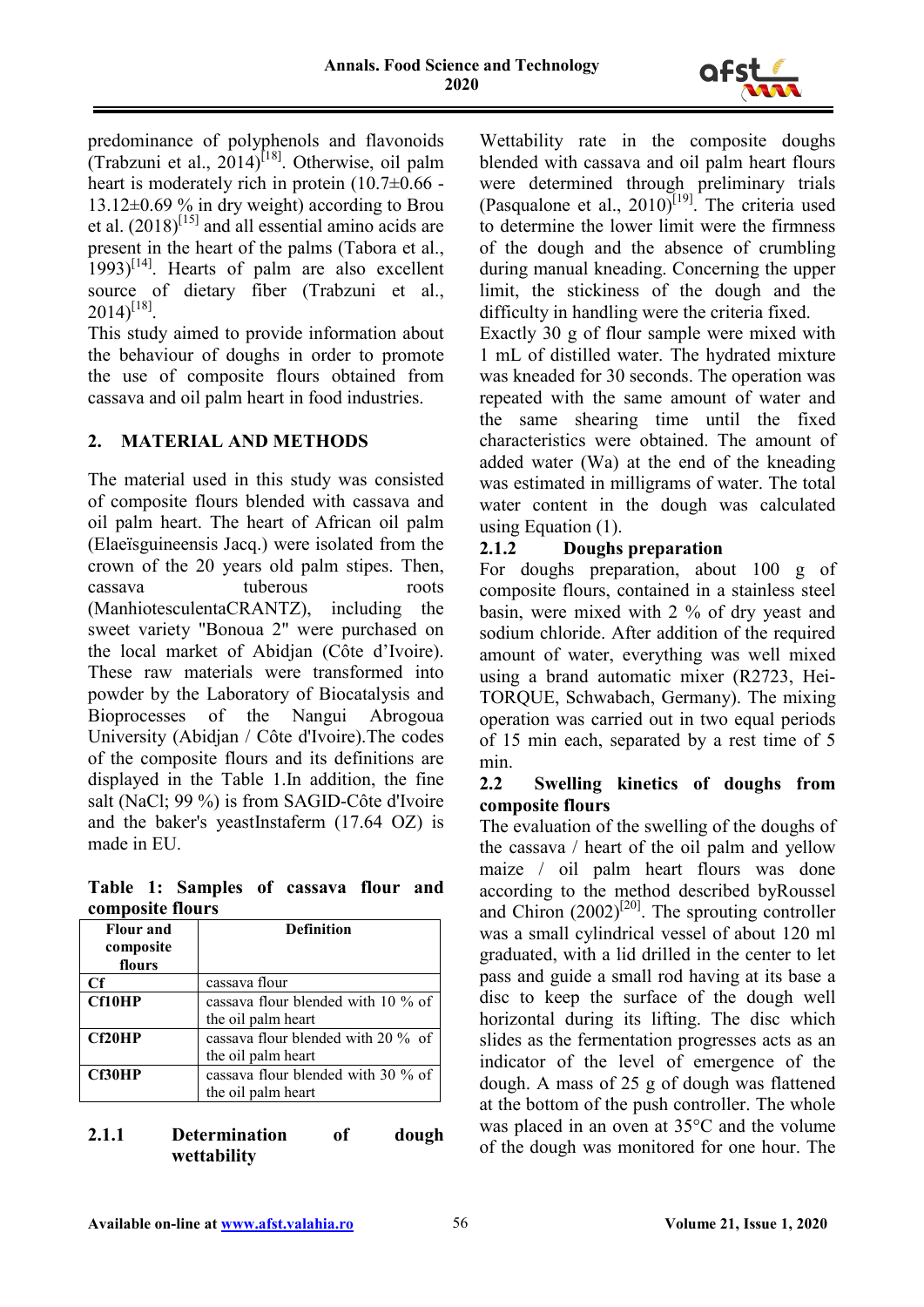

expansion volume of the dough was given by the Equation (2).

# **2.3 Sensory evaluation of doughs from composite flours**

The evaluation of the dough profile was carried out by a descriptive and quantitative test according to standard NFV 03-716 (Roussel et al.,  $2010$ <sup>[21]</sup>. The panel consisted of 19 people including 11 men and 8 women which age ranged 28 to 40 years old. The panelists are professionals in the preparation of bakery products residing in the town of Cocody (Abidjan). The selection of panelists was based on their knowledge of the sensory profile of baked goods. The test lasted two days and took place in two sessions. The first session, lasting 1 hour and 30 minutes, was used to familiarize subjects with each of the selected terms of the sensory glossary (definition and procedure). The second session was devoted to subject evaluation; it lasted 45 min.

During the assessment session, each subject received a sample of dough on a disposable plastic plate, marked with the code. The subjects had systematically at their disposal measuring instruments (graduated rule, chronometer). Ratings were assigned from the rating scale varying from deficiency to excess (smoothness, stickiness, hardness, extensibility

and elasticity) of the dough (Table 2). The sensory response demanded by each subject was the qualitative aspect that makes it possible to identify the perception and describe it, and then the quantitative aspect that corresponds to the perceived intensity. The hedonic aspect was excluded in this part of our study.

The quality descriptors used (Table 3) to describe doughs were taken from the terminology glossary applied to French breads proposed byRoussel et al.  $(2010)^{[21]}$ .

 $Mc (%) = [(M / 100) \times Ws + Wa]/[MF + (Ws \times [NaCl]/$ **100) + (Ws × [yeasts] / 100) + Wa]** 

$$
(1) \quad
$$

 $Mc = moisture content (%)$ ,  $Wa = quantity (mg)$ of added water,  $M = \text{moisture } (\%)$  of the formula,  $[NaCl] =$  concentration  $(\%)$  of sodium chloride,  $Ws =$  sample weight (g), [yeast] = concentration  $(\%)$  of the yeast

$$
S(%)=(Vf-Vi) \times 100 / Vi
$$
 (2)

 $S =$  swelling of the dough  $(%)$ ;  $Vi =$  volume *before fermentation (mL); Vf = volume (mL) of the fermented dough at time t*

| Table 2: Doughs judgment and marks in terms of descriptor intensities |
|-----------------------------------------------------------------------|
| Source: Roussel et al. (2010)                                         |

|                           | <b>Fall in intensity</b>     |               |                        | Rise in intensity |                     |               |                   |
|---------------------------|------------------------------|---------------|------------------------|-------------------|---------------------|---------------|-------------------|
| Descriptorint<br>ensities | <b>Very</b><br><b>Marked</b> | <b>Marked</b> | Little<br>marked       | Normal            | Little<br>marked    | <b>Marked</b> | Verv<br>marked    |
| Jugement                  | Very<br>insufficient         | Insufficient  | Little<br>insufficient | <b>Normal</b>     | Little<br>excessive | Excessive     | Very<br>excessive |
| <b>Scaleanchors</b>       |                              |               |                        | 10                |                     |               |                   |

**Table 3: Descriptive terms used for sensory profiling of the dough samples**

| <b>Descriptors</b> | <b>Definition</b>                                                   | <b>Operating mode</b>                            |  |  |  |
|--------------------|---------------------------------------------------------------------|--------------------------------------------------|--|--|--|
| Smoothing          | A surface appearance that describes the                             | At the observation:                              |  |  |  |
| <b>Character</b>   | homogeneous, even or smooth character of                            | -the "ribbed" appearance (presence of protruding |  |  |  |
|                    | the dough at the end of kneading. The                               | threads on the surface of the dough);            |  |  |  |
|                    | smoothing was appreciated from the                                  | -the appearance "cracked" (cracked appearance    |  |  |  |
|                    | themes: smooth $(10)$ , ribbed $(7)$ , cracked $(4)$                | or presence of cracks on the surface of the      |  |  |  |
|                    | and torn $(1)$                                                      | $dough$ ;                                        |  |  |  |
|                    |                                                                     | -the "torn" appearance (no smoothing or          |  |  |  |
|                    |                                                                     | continuous structure).                           |  |  |  |
|                    | <b>Tightscharacter</b>   Level of adhesion between two identical or | It is appreciated by touching resistance when    |  |  |  |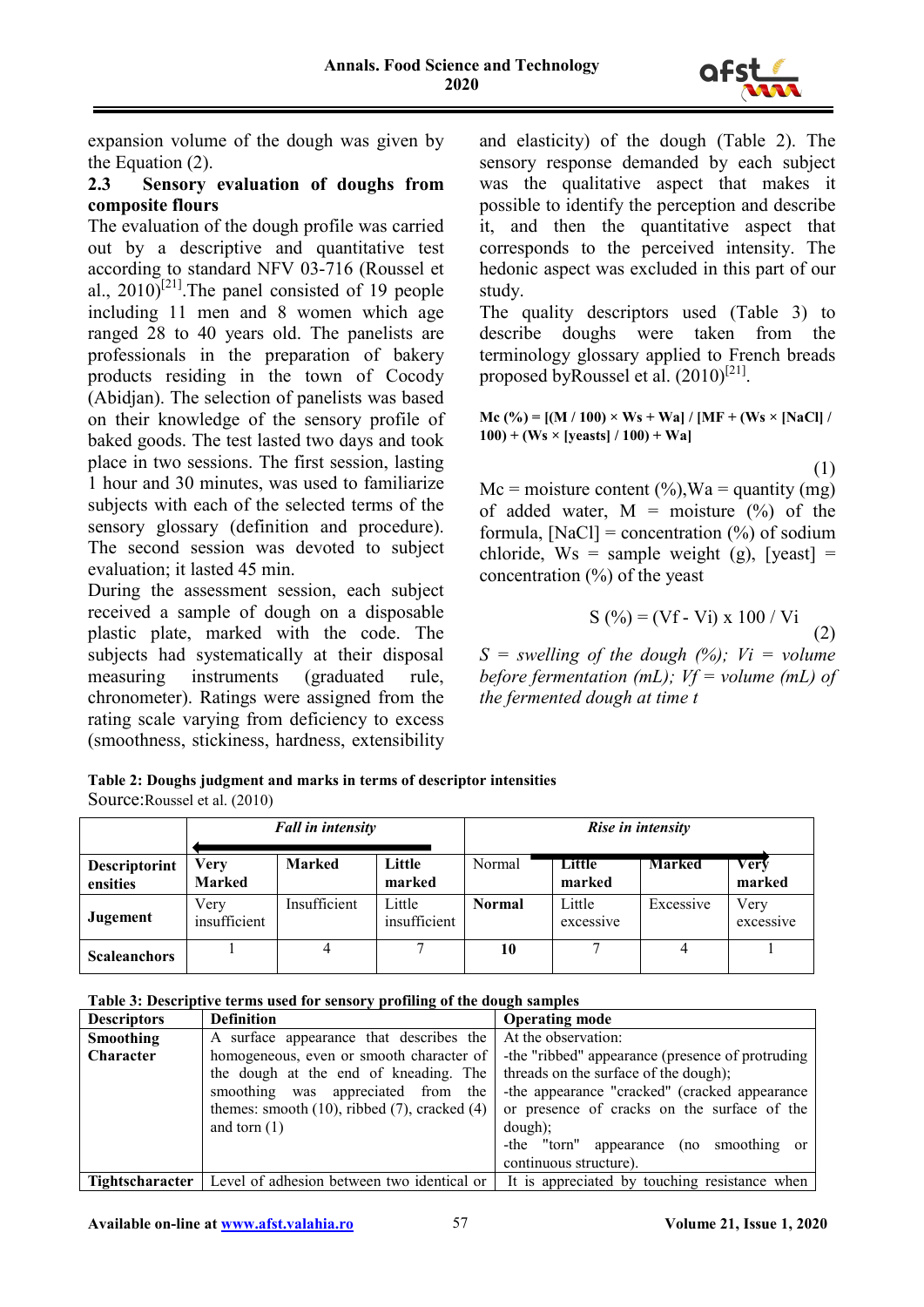

|                      | different surfaces (the back of the hand and | separating the two surfaces or by quantifying the    |  |  |  |
|----------------------|----------------------------------------------|------------------------------------------------------|--|--|--|
|                      | the dough).                                  | amount of material adhering to the surfaces. The     |  |  |  |
|                      |                                              | measurement must be made by contact with the         |  |  |  |
|                      |                                              | back of the folded hand, with constant contact       |  |  |  |
|                      |                                              | time, and with a constant tearing speed.             |  |  |  |
|                      |                                              |                                                      |  |  |  |
| <b>Hardness</b>      | Resistance to deformation.                   | Appreciated by the level of resistance               |  |  |  |
|                      |                                              | bypressing the finger into the dough at the same     |  |  |  |
|                      |                                              | rate of loading (about 2 to 5 cm $/$ s).             |  |  |  |
| <b>Extensibility</b> | Ability of a body to deform (elongation of   | the extensibility is measured, between 3 and 4       |  |  |  |
|                      | the dough), under the action of mechanical   | min after the stop of the kneading, by a             |  |  |  |
|                      |                                              |                                                      |  |  |  |
|                      | stresses, to a point of rupture (tearing),   | stretching (vertical<br>continuous<br>uniform        |  |  |  |
|                      | according to a direction or a plane          | rectilinear movement) of the dough until its         |  |  |  |
|                      | perpendicular to the direction of stress.    | rupture.                                             |  |  |  |
|                      |                                              | Excess corresponds to elongation levels greater      |  |  |  |
|                      |                                              | than 20 cm and insufficiency to levels $\leq 10$ cm; |  |  |  |
|                      |                                              | the absence of elongation corresponding to a         |  |  |  |
|                      |                                              | "brittle" dough was noted 1.                         |  |  |  |
|                      |                                              |                                                      |  |  |  |
| <b>Elasticity</b>    | The ability of a dough to return to its      | Measure at constant deformation and at a low         |  |  |  |
|                      | original shape after instant stretching.     | level of deformation $=$ 5 cm.                       |  |  |  |
|                      |                                              | A quick return was judged "in excess" and a          |  |  |  |
|                      |                                              | slow return to "normal". The lack of return          |  |  |  |
|                      |                                              | wasdeemed "deficient" and rated 1.                   |  |  |  |
|                      |                                              |                                                      |  |  |  |

Source:Roussel et al. (2010)

#### **3. RESULTS AND DISCUSSION**

### **3.1 Evolution of water content in the composite doughs**

The results of the amount of water required for good hydration of doughs obtained from the composite flours blended with cassava and oil palm heart are summarized in Table 4. We observed that the amount of water added in the doughs increased significantly ( $p < 0.05$ ) as far as oil palm heart flour was high in the composite flour. It ranged between 57.5 – 82.7  $%$  in only cassava dough and between 97.8 – 129.9 % in dough obtained from composite flour blended with 30 % of oil palm heart. This enhances of water amount in the dough with high content of oil palm heart flour were due the increasing of protein content in composite flour to the detriment of starch. For Stefanet al.  $(2015)^{[22]}$ , the protein substances absorb the largest amount of water used in the mixing process, while the starch absorb a smaller amount of water.

# **3.2 Swelling capacity of doughs obtained from composite flours**

Considering the 1/4 hydration level, there was a very slow volume of all the composite doughs whatever the amount of oil palm heart flour added in composite flours. This

observation remained the same throughout the incubation period with maximum levels of relatively low swelling. These levels were 16 %, 18 %, 33 % and 39 % respectively for the doughs obtained from Cf, Cf10HP, Cf20HP and Cf30HP(Figure 1). ForLuchian et al., $(2011)^{[23]}$ , too little water in dough will lead to a too underdeveloped volume.

When hydration level grows for 1/2, the doughs volume increased as far as oil palm heart amount increased into the composite flours. The maximum volume was achieved after 30 minutes of incubation for the doughs obtained from composite flour Cf30HP with values of 54 % (Figure 2). Previous modification of dough is observed when added water proportion of 3/4 (Figure 3). ForHwang and Gunasekaran(2001),<sup>[24]</sup> the hydration level of the dough positively influenced its specific volume. It is thus important to produce a dough with an optimum water level. Beyond the maximum point of swelling, a slight decrease in volume was observed with doughs. This could be attributed to the quality and quantity of cassava proteins, especially to the inability of the proteins in this flour to form a network of covalent bonds that can retain  $CO<sub>2</sub>$  for a long time (Miyazaki et al., 2005 and Pasqualone et al.,  $2010$ <sup>[25, 19]</sup>.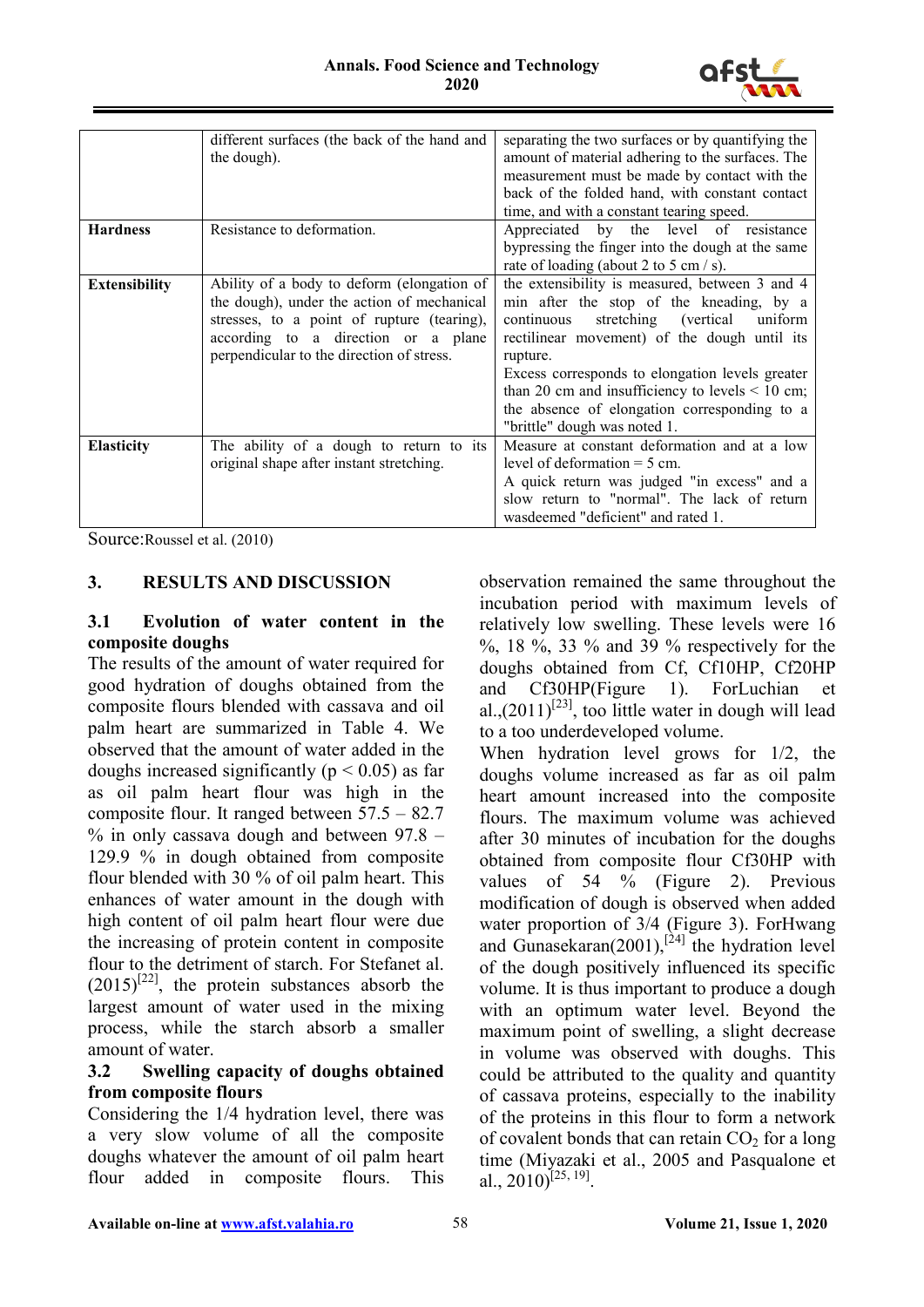

| Flour and composite | <b>Hydration levels (%)</b> |                         |                         |                         |                         |  |
|---------------------|-----------------------------|-------------------------|-------------------------|-------------------------|-------------------------|--|
| flours              | <b>Minimum</b>              | 1/4                     | 1/2                     | 3/4                     | Maximum                 |  |
| -Cf                 | $57.5 \pm 0.0^{\circ}$      | $63.8 \pm 0.0^{\circ}$  | $70.1 \pm 0.0^{\circ}$  | $76.4 \pm 0.0^{\circ}$  | $82.7 \pm 0.0^{\rm d}$  |  |
| <b>Cf10HP</b>       | $62.6 \pm 0.0^{\circ}$      | $70.6 \pm 0.0^{\circ}$  | $78.5 \pm 0.0^{\circ}$  | $86.4 \pm 0.0^{\circ}$  | $94.3 \pm 0.0^{\circ}$  |  |
| Cf20HP              | $81.4 \pm 0.0^{\circ}$      | $90.9 \pm 0.0^6$        | $100.5 \pm 0.0^{\circ}$ | $110.0 \pm 0.0^{\circ}$ | $119.6 \pm 0.0^{\rm b}$ |  |
| Cf30HP              | $97.8 \pm 0.0^{\circ}$      | $105.8 \pm 0.0^{\circ}$ | $113.8 \pm 0.0^{\circ}$ | $121.8 \pm 0.0^{\circ}$ | $129.9 \pm 0.0^a$       |  |

**Table 4: Water content of doughs obtained from composite flours**

*Mean ± standard deviation and number of trials = 3*

*On the same column, means ± standard deviations with different letters were significantly different at P ˂ 0.05 according to the Duncan test.*



**Figure 1 Dough swelling with respect to 1/4 hydration levels**





**Figure 3 Dough swelling with respect to 3/4 hydration levels**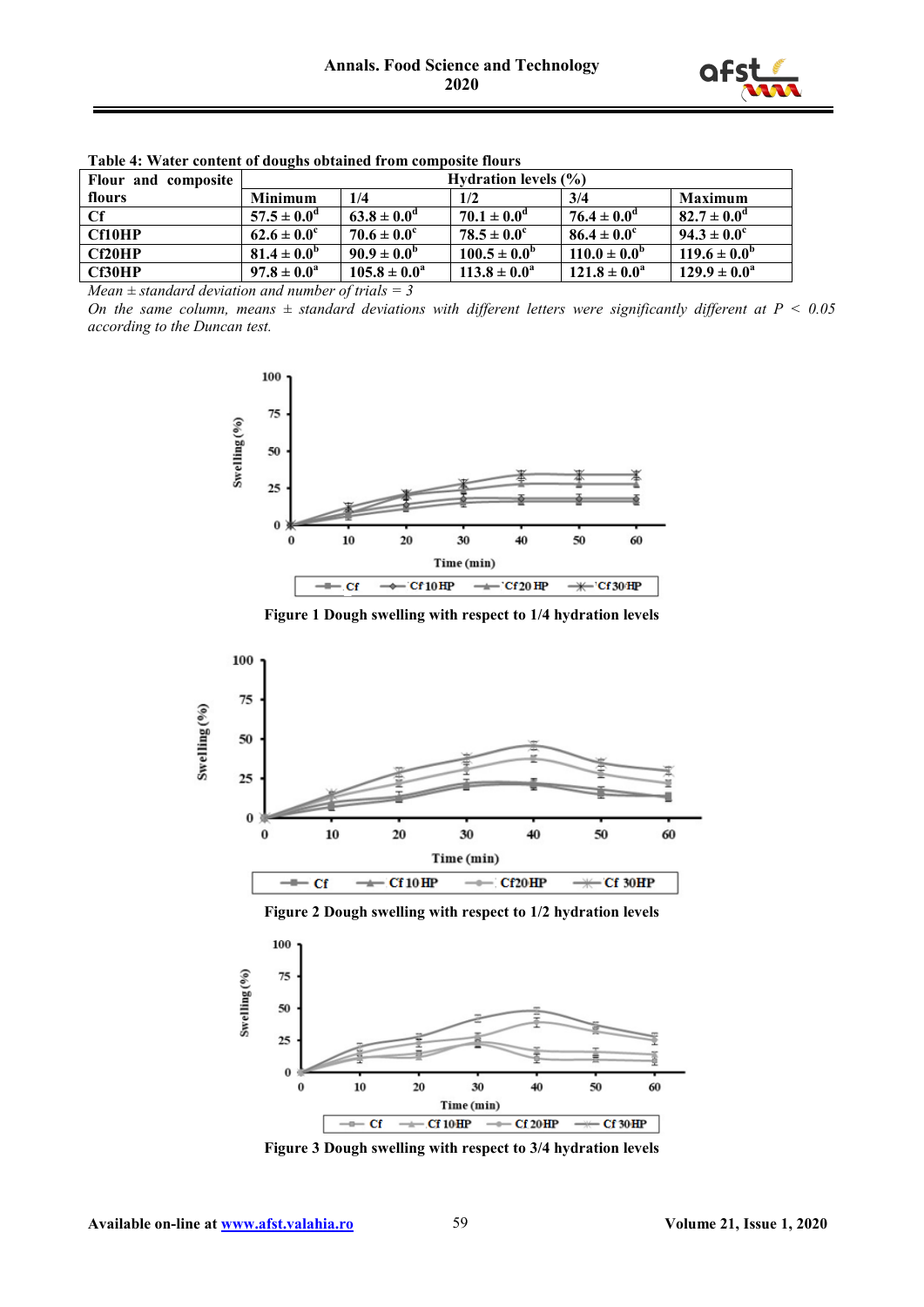

# **3.3 Organoleptic behavior of the composite doughs**

The results of the sensory analysis of the doughs obtained from composite flours blended with cassava and oil palm heart are given in Table 5. Results showed that by adding water in proportion of 1/4 did no significant influence  $(p > 0.05)$  doughs' organoleptic properties. Indeed, these doughs recorded a low score (1) for all organoleptic criteria. They have been characterized by a lack of smoothing, extensibility and elasticity. With a torn appearance, these doughs were tough and did not show a sticky character. At 1/2 hydration level, the doughs from single cassava flours (Cf) and composite flours (Cf10HP and Cf20HP) improved in terms of hardness and extensibility (with a score of 4 and 7 respectively). These doughs were therefore less hard compared to the previous ones. At this same hydration level, the dough ofCf30HP flour presented a ribbed, sticky appearance and normal hardness. This dough was not elastic and less extensible. In addition, the sensory characteristics recorded with the doughs contained 1/2 and 3/4 proportions of water were similar. According toLuchian et al.  $(2011)^{[23]}$ , organoleptic properties of the dough increase up to certain values of water content, corresponding of maximum water absorption of the proteins. Then, optimum consistency is obtained when the dough contains enough water to swelling flour components such as proteins.

## **3.4 Classification of composite doughs base on theirs organoleptic characteristics**

Figure 4 shows the organoleptic characteristics used to discriminate the formulas based on simple flour and composite flours. The first two axes mainly explain the variances (83.6 %) between the doughs and organoleptic properties. Axis 1 explained (71.0 %) and axis 2 represented (12.6 %). The principal components analysis makes it possible to divide the doughs into three classes. Class I, positively correlated with axis 1, consisted of doughs obtained from composite flours containing 30 % of oil palm heart and water proportions of 1/2 and 3/4 (Cf30HP1/2 and Cf30HP3/4). The doughs of this class showed tights and smoothing characters. They were also more extensible and less hard. An intermediate class II enclosed doughs such as Cf20HP1/2, Cf20HP3/4 and Cf30HP1/4. Such doughs explained poor elasticity character because of lack of water or insufficient amount of oil palm heart in composite flours. Hwang and Gunasekaran  $(2001)^{[24]}$ mentioned that elasticity property of the dough increase up to certain values of water content, corresponding of maximum swelling of the proteins. Class III, negatively correlated with axis 1, is composed of doughs prepared with only cassava flour samples (Cf1/4, Cf1/2 and Cf3/4) or composite flours blended with 10 % of oil palm heart (Cf10HP1/4, Cf10HP1/2 and Cf10HP3/4). The lack of proteins and water in such samples conferred to them poor organoleptic properties. For Stefan et al.  $(2015)^{[22]}$ , in the dough formation process, the flour and the water are the basic components.

|                                 | <b>Sensorial descriptors</b> |                        |                            |                   |                       |
|---------------------------------|------------------------------|------------------------|----------------------------|-------------------|-----------------------|
| Doughs from<br>composite flours | <b>Hardness</b>              | Smoothing<br>character | <b>Tights</b><br>character | <b>Elasticity</b> | <b>Extensibility</b>  |
| Cf1/4                           | $1.0 \pm 0.0^d$              | $1.0 \pm 0.0^{\rm b}$  | $1.0 \pm 0.0^{\rm b}$      | $1.0 \pm 0.0^a$   | $1.0 \pm 0.0^{\rm b}$ |
| <b>Cf10HP1/4</b>                | $1.0 \pm 0.0$ <sup>d</sup>   | $1.0{\pm}0.0^b$        | $1.0 \pm 0.0^{\rm b}$      | $1.0 \pm 0.0^a$   | $1.0{\pm}0.0^{\rm b}$ |
| Cf20HP1/4                       | $1.0 \pm 0.0^d$              | $1.0{\pm}0.0^b$        | $1.0 \pm 0.0^{\rm b}$      | $1.0 \pm 0.0^a$   | $1.0{\pm}0.0^{\rm b}$ |
| <b>Cf30HP1/4</b>                | $1.0 \pm 0.0^d$              | $1.0{\pm}0.0^b$        | $1.0 \pm 0.0^b$            | $1.0 \pm 0.0^a$   | $1.0 \pm 0.0^{\rm b}$ |

**Table 5: Composite doughs sensory characteristics with respect to hydration levels**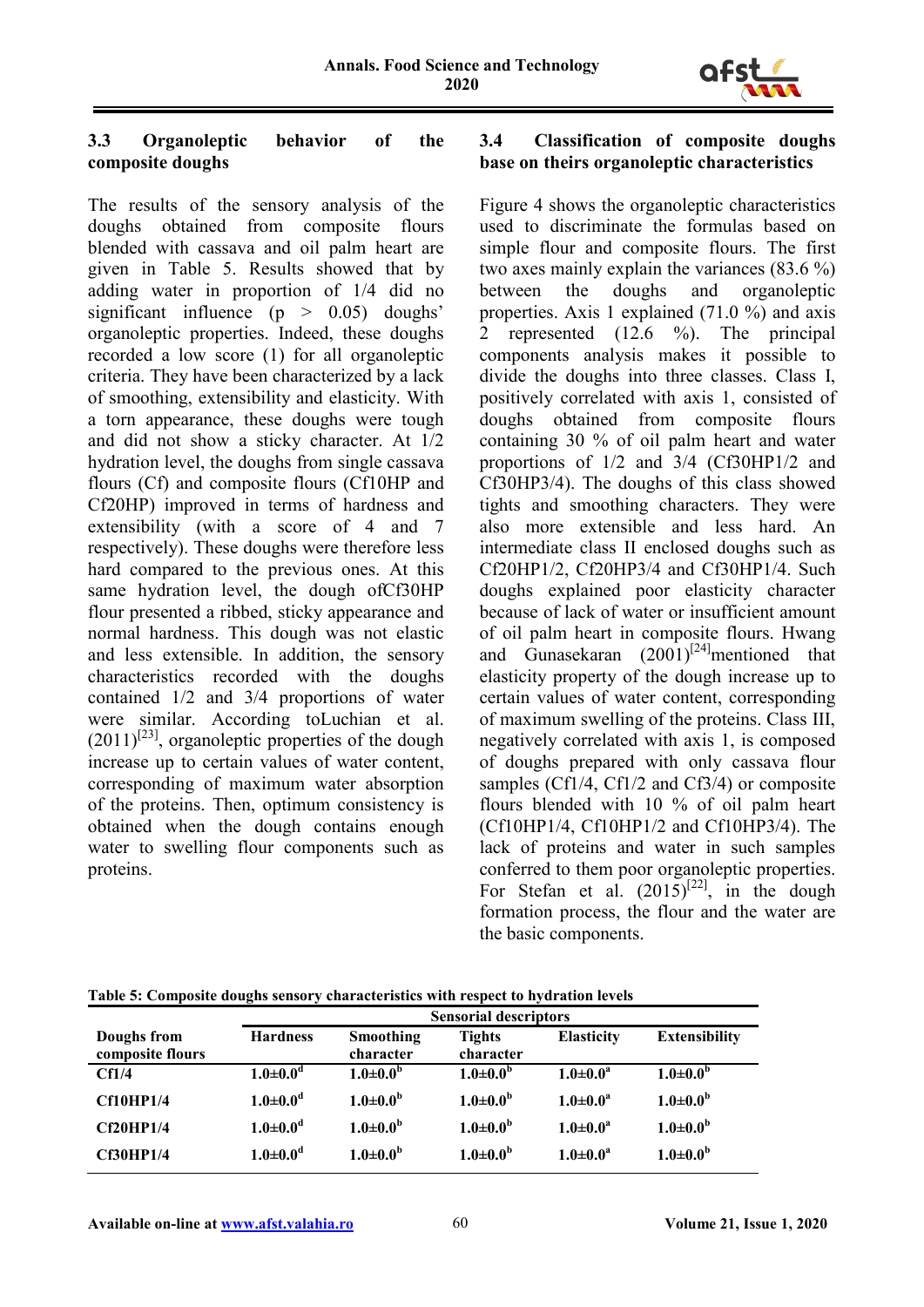#### **Annals. Food Science and Technology 2020**



| CH1/2             | $4.0{\pm}0.0^c$            | $1.0 \pm 0.0^{\rm b}$ | $1.0{\pm}0.0^b$       | $1.0 \pm 0.0^a$ | $1.0 \pm 0.0$ <sup>5</sup> |
|-------------------|----------------------------|-----------------------|-----------------------|-----------------|----------------------------|
| Cf10HP1/2         | $4.0 \pm 0.0^c$            | $1.0 \pm 0.0^{\rm b}$ | $1.0 \pm 0.0^{\rm b}$ | $1.0 \pm 0.0^a$ | $1.0 \pm 0.0^{\rm b}$      |
| Cf20HP1/2         | $7.0 \pm 0.0^{\rm b}$      | $4.0 \pm 0.0^a$       | $10.0 \pm 0.0^a$      | $1.0 \pm 0.0^a$ | $4.0 \pm 0.0^a$            |
| Cf30HP1/2         | $10.0 \pm 0.0^a$           | $4.0 \pm 0.0^a$       | $10.0 \pm 0.0^a$      | $1.0 \pm 0.0^a$ | $4.0 \pm 0.0^a$            |
| CF <sub>3/4</sub> | $4.0 \pm 0.0$ <sup>c</sup> | $1.0 \pm 0.0^{\rm b}$ | $1.0 \pm 0.0^{\rm b}$ | $1.0 \pm 0.0^a$ | $1.0 \pm 0.0^{\rm b}$      |
| <b>Cf10HP3/4</b>  | $4.0 \pm 0.0^c$            | $1.0 \pm 0.0^{\rm b}$ | $1.0 \pm 0.0^{\rm b}$ | $1.0 \pm 0.0^a$ | $1.0{\pm}0.0^{\rm b}$      |
| <b>Cf20HP3/4</b>  | $7.0 \pm 0.0^b$            | $4.0 \pm 0.0^a$       | $10.0 \pm 0.0^a$      | $1.0 \pm 0.0^a$ | $4.0 \pm 0.0^a$            |
| <b>Cf30HP3/4</b>  | $10.0 \pm 0.0a$            | $4.0 \pm 0.0a$        | $10.0 \pm 0.0a$       | $1.0 \pm 0.0a$  | $4.0 \pm 0.0a$             |
|                   |                            |                       |                       |                 |                            |

*Mean ± standard deviation and number of trials = 19*

*On the same line, means ± standard deviations with different letters were significantly different at P ˂0.05 according to the Duncan test*



Axis F1 et F2:83,6%

**Figure4 Classification with respect to organoleptic properties of the doughs obtained from composite flours blended with cassava and oil palm heart at different levels of hydration**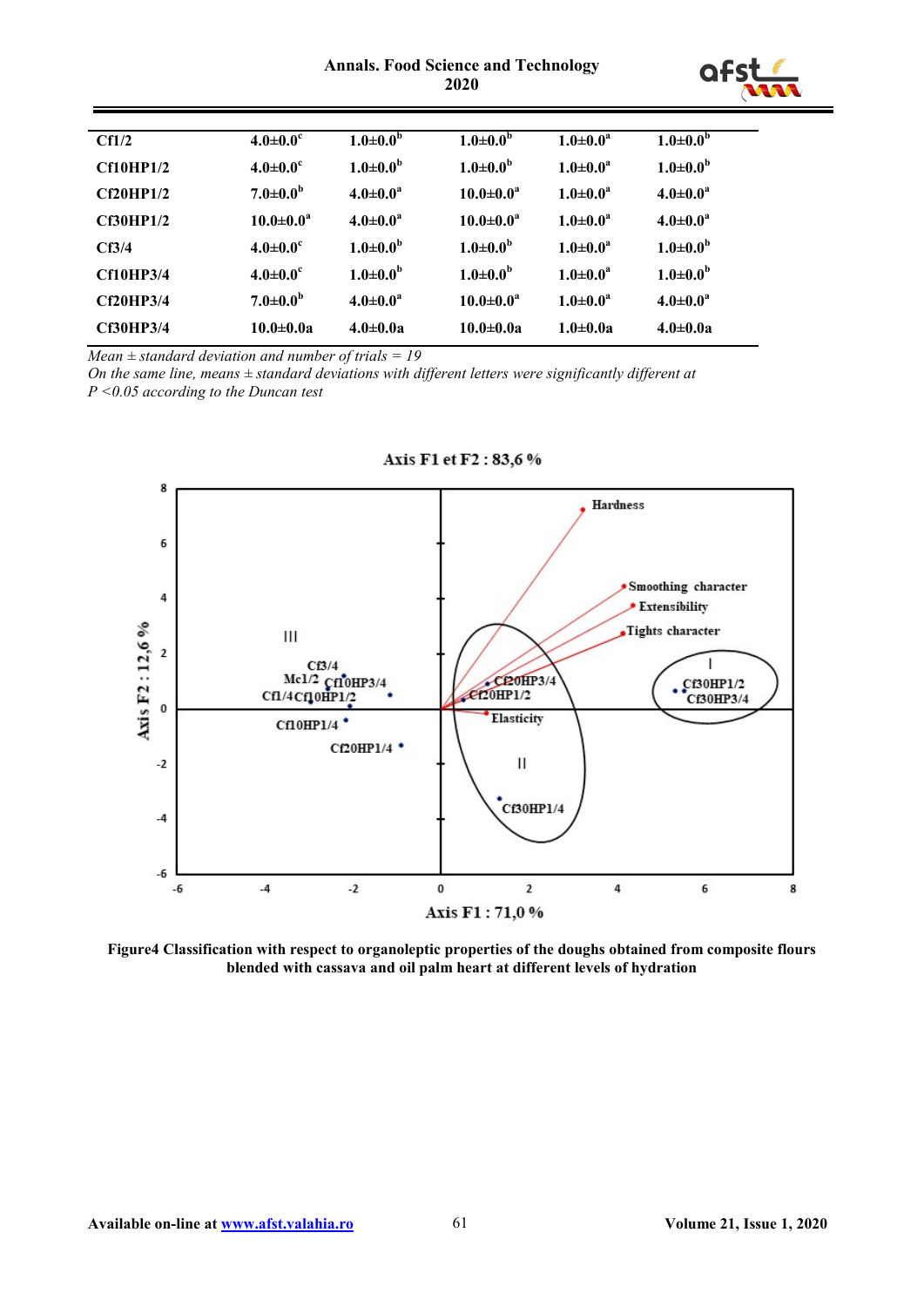

# **4. CONCLUSIONS**

In this study, we observed that the quantity of added water increased as far as oil palm heart flours increased too in composite flours. Thus, by adding enough amount of water (1/2 and 3/4 levels), the doughs obtained from composite flours Cf20HP and Cf30HPbecame more voluminous. However, insufficient amount of water (1/4 level) has a negative influence on the doughsvolume. Doughs obtained from composite flour Cf30HP with added 1/2 and 3/4 of water displayed best organoleptic characters; they were more smooth, extensible, tights and less hard.

# **5. REFERENCES**

- [1]. N'Zué B., ZohouriG.P., Djédji C. and Tahouo O. Bien cultiver le manioc en Côte d'Ivoire. Direction de la recherche scientifique et de l'appui au développement - Direction des innovations et des systèmes d'information CNRA, 2013, pp.4.
- [2]. Ezedinma C. Cassava cultivation in sub-Saharan Africa.International Institute of Tropical Agriculture, Ibadan, Nigeria, 2017, pp. 26.
- [3]. Balagopalan C., Padmaja G., NandaS.K. andMoorthy S.M. Cassava in food, feed, and industry. CRCPress, Boca Raton, Florida, USA, 1988, p. 205.
- [4]. Fernández A., Vélez C., De Stouvenel A., Gómez A., Wheatley C., Ostertag C. and Alonso L. La producción y uso de la harina de yuca para consumo humano. En: Scott, G., Herrera, H., Espinola, N., Daza, M., Fonseca, C., Fano, H. &Benavides, M. Desarrollo de productosde raíces y ubérculos. Vol. II. América Latina. Lima, Peru: CIP, Villa Nueva, Guatemal: ICTA, 1992; 251-262.
- [5]. Day G., Graffham J.A. and AmoakoM. Market potential for cassava based flours and starches in Ghana. NRI Report. Chatham United Kingdom: Natural Resources Institute, 1996.
- [6]. Adebayo K., Abayomi L., Abass A., DziedzoaveN.T., Forsythe L., Hillocks R.J., Gensi R., Gibson RW., GraffhamA.J., Ilona P., KleihU.K., LambollR.I., Mahende G., Martin A.M., OnumahG.E., OrrA.W., Posthumus H., SanniL.O., SandifoloV. and Westby A. Sustainable Inclusion of Smallholders in the Emerging High Quality Cassava Flour Value Chains in Africa: Challenges for Agricultural Extension Services. J. Agric. Ext.; 14(1), 2010, 1-10.
- [7]. Aristizábal J., García J.A. andOspina B. Refined cassava flour in bread making: a review. Ingeniería e Investigación,; 37(1), 2017, 25-33.
- [8]. Alvarenga N.B., LidonF.C., Belga E., Motrena P., Guerreiro S., CarvalhoM.J. and Canada J. Characterization of gluten-free bread prepared from maize, rice and tapioca flours using hydrocolloid seaweed agar-agar. Recent Research in Science and Technology; 3(8),2011, 64-68.
- [9]. Akubor P. andUkwuru M. Functional properties and biscuit making potential of soybean and cassava flour blends. Plant Foods for Human Nutrition; 58(3), 2003, 1-12.
- [10]. Tharise N., Julianti E. andNurminah M. Evaluation of physico-chemical and functional properties of composite flour from cassava, rice, potato, soybean and xanthan gum as alternative of wheat flour. International Food Research Journal; 21(4),2014, 1641-1649.
- [11]. Anyobodeh R., Spio-Kwofie A. andAnaman S. Preparation and Production of Pasta Using Composite Cassava Flour as a Substitute of Wheat Flour.International Journal of Novel Research in Marketing Management and Economics; 3(1),2016, 97-105.
- [12]. Chakrabarti T., Poonia A. and Chauhan K.A. Process optimization of gluten free cookies using cassava flour. International Journal of Food Science and Nutrition; 2(5),2017, 190-195.
- [13]. Blanc-Pamard C. De l'utilisation de trois espèces de palmiers dans le sud du «V Baoulé » (Côte d'Ivoire). Cah. O.R.S.T.O.M., Sér. Sci. Hum.; 17(3-4),1980, 247-255.
- [14]. TaboraP.C.J., BalickM.J., BoviM.L.A. and Guerra M.P. Hearts of palm (*Bactris*, *Euterpe* and others). Chapman & Hall. Boundary Row, London, 1993, 193-218.
- [15]. BrouM.R., FauletM.B., EkissiE.S.G., KonéF.M.T. andKouamé L.P. Assessment of physicochemical and functional properties from heart of oil palm tree (*Elaeïsguineensis* Jacq.) Consumed in Côte d'ivoire. International Journal of Advanced Research; 6(2),2018, 934-946.
- [16]. Abd Hamid R., Isa N.H.M., Arsad S.S. and Idris N.A. Low-temperature storage (with/without vacuum) and osmotic treatments in palm heart (*Elaeïsguineensis*) preservation. Journal of Food Processing and Preservation; 37,2013, 345-355.
- [17]. Salvi J. andKatewa S.S. Preliminary assessment of nutritional value of palm heart of *Phoenix sylvestris* (Roxb.). International Food Research Journal; 21,2014, 2051-2054.
- [18]. TrabzuniD.M, Ahmed S.E.B., Abu-Tarboush H.M. Chemical Composition, Minerals and Antioxidants of the Heart of Date Palm from Three Saudi Cultivars. Food and Nutrition Sciences; 5,2014, 1379-1386.
- [19]. PasqualoneA., Caponio F., SummoC., ParadisoV.M., BottegaG.andPaganiM.A.Gluten-Free Bread Making Trials from Cassava (*ManihotEsculenta*Crantz) Flour and Sensory